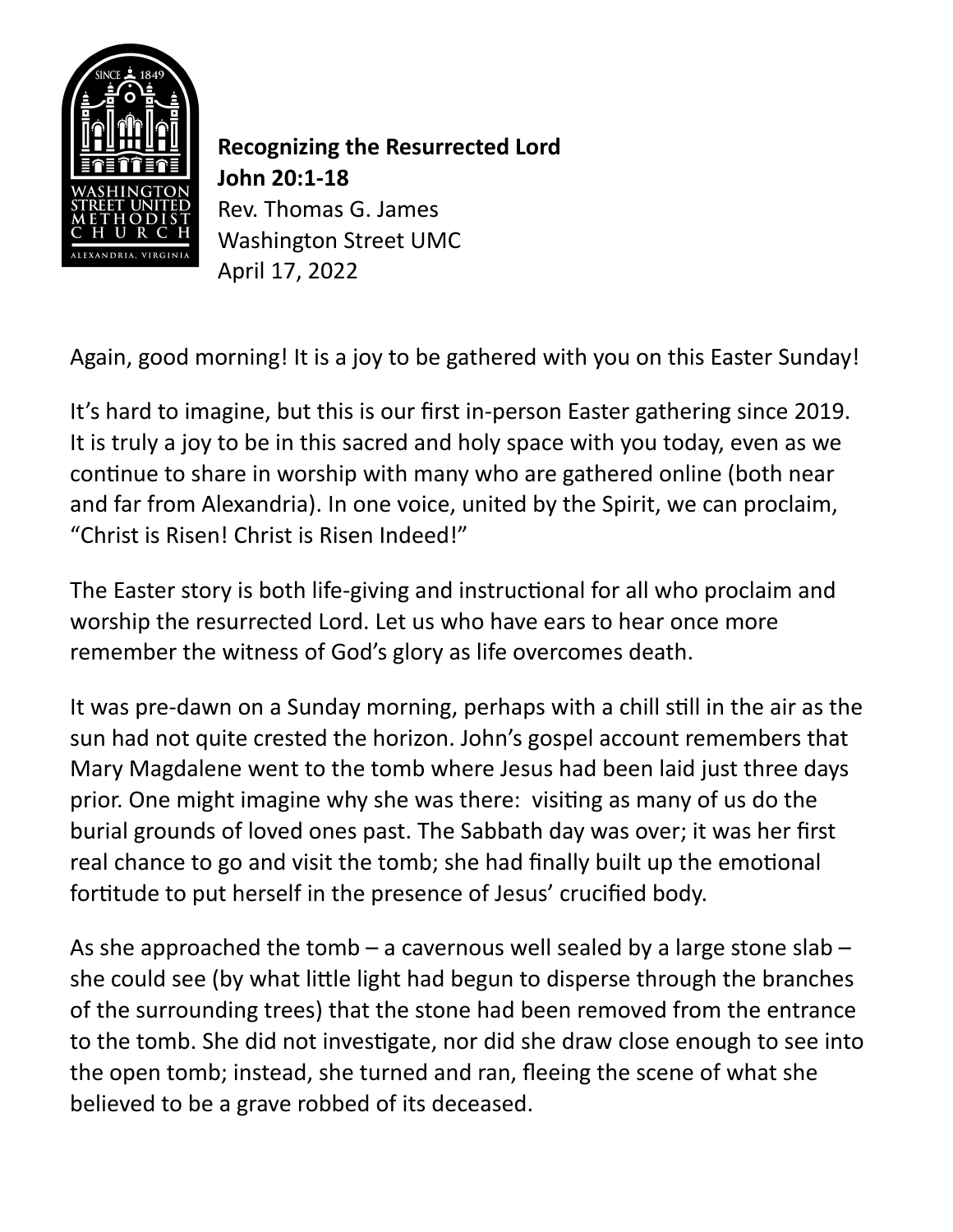She ran until she found Peter and the other disciple, defined in this text as "the one whom Jesus loved," and she said to them, "They have taken the Lord out of the tomb, and we do not know where they have laid him." Though the text doesn't offer his name explicitly, the disciple whom Jesus loved is John. This is a recurring descriptor that John used to define himself in his gospel text.

Upon hearing this troubling news, Peter and John immediately started running toward the tomb. They were running together at first, but John picked up speed and beat Peter to the tomb. It's an interesting flex if you ask me, John including in this text that he had indeed beat Peter in the footrace.

The text offers that when John got to the open tomb, he knelt at the entrance, observing what he could see from the outside. Perhaps the sun had finally risen providing enough light to sufficiently see the contents of the tomb. John noticed the linens that had been used to wrap Jesus' body were lying on the ground. As Peter caught up to John, Peter went *into* the tomb to observe more closely. He too saw the burial linens lying there, and he noticed that the linen that had covered Jesus' head had been rolled up and was lying more neatly in place by itself.

After Peter entered, John also entered, seeing the linens more closely as Peter did. Only, as the text is written, when John saw, it was evidence enough for belief. Again, an interesting flex over Peter – John saw and believed, but Peter is not described as having believed.

<span id="page-1-0"></span>The scholar Gerard Sloyan invites us to consider, what exactly did John believe[?](#page-6-0)<sup>[1](#page-6-0)</sup> Did John believe in Jesus as the resurrected Lord? Or, did John believe what Mary had said, that Jesus' body had been taken by grave robbers? Even in John's own account of this story, it says plainly, "the two disciples did not as of yet understand the scripture, that Jesus must rise from the dead." It's hard to imagine that John believed Jesus to have been resurrected, because as this scene ends, Peter and John simply "returned to their homes." There is no indication that John goes back to the tell the other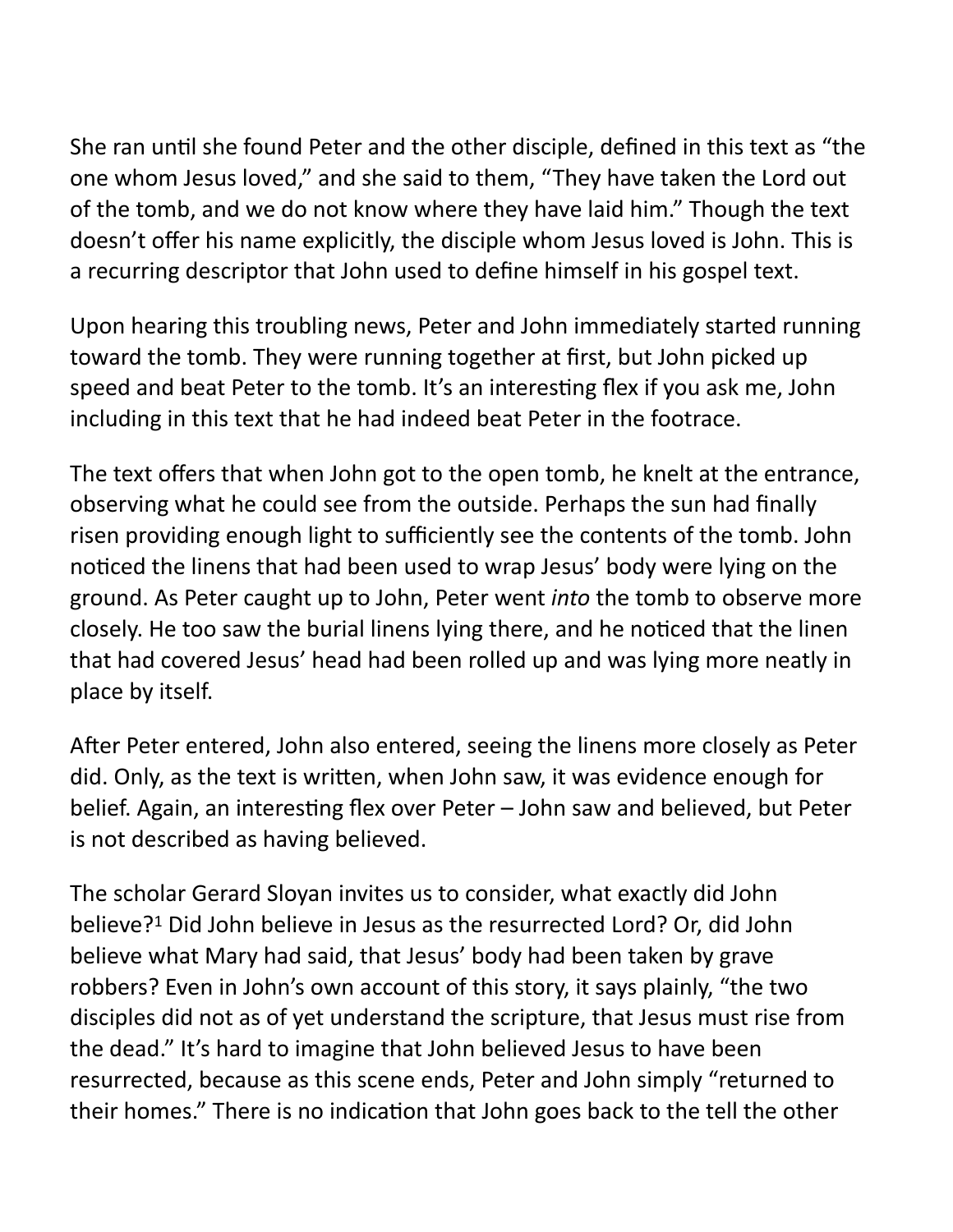disciples that Jesus is risen. John's life, as of this moment, seems to be relatively unchanged, even after he "sees and believes."

After they are gone, the narrative returns to focus on Mary who is standing outside the tomb weeping. Imaginably, in the time it took Peter and John to investigate, Mary has made her way back to see for herself the interior of the grave. "As she wept, she bent over to look into the tomb."

As Mary peers inside, she sees two angels dressed in white sitting where Jesus' body had been lying. Somehow, John and Peter missed this detail, or more likely, the angels appeared after Peter and John had left. It is intentional that the angels are there to speak first to Mary.

The angels ask, "Why are you weeping?"

Mary once more confirms what she believes has happened, responding, "They have taken away my Lord, and I do not know where they have laid him." Mary is so distraught by what she has convinced herself has happened that she can't even acknowledge that there are two angels dressed in white sitting in the tomb that Peter and John just left. All she wants is to know where Jesus' body has been taken.

As soon as she finished speaking, (again, not acknowledging there were angels sitting there) she turned away from the grave and she sees a man standing before her. We know what Mary does not know. John makes us privy to information Mary has not yet discerned. It is Jesus standing before her.

Jesus asks, "Why are you weeping? For whom are you looking?"

John fills us in on her mental processing: "she thought him to be the gardener" – the caretaker. Were he indeed the superintendent of the cemetery, this is the man who should have been there to prevent the grave robbing … perhaps it was he who moved Jesus' body. Mary begs of him, "Sir, if you have carried him away, tell me where I might find his body, and I will take him away." She just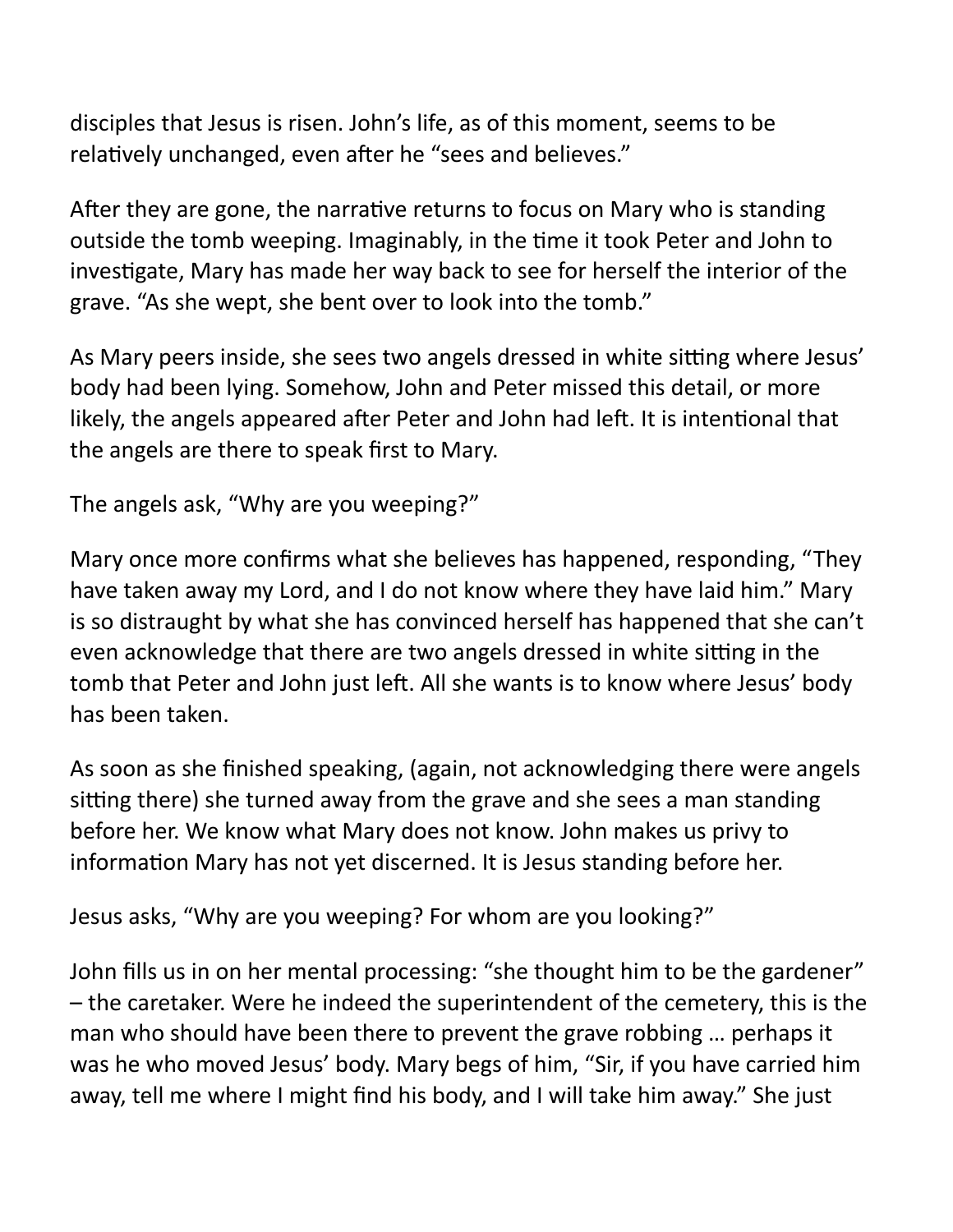wants Jesus' body; she wants to ensure a proper burial for her departed teacher. She is still looking for the dead remnants of Jesus' earthly vessel.

In her lament, it will not take much for Mary to understand what we have already come to know.

```
Jesus speaks her name, "Mary."
```
"It is not Jesus' voice that Mary recognizes (she had not recognized it the moment before), but the sound of her name from that voice, as one who comprehends completely and in deepest friendship."[2](#page-6-1)

<span id="page-3-0"></span>I recently saw a video of a young child who, having been born deaf, had just received cochlear implants. As a toddler, the child had never heard the voice of their parents. One of the first words the child's mother spoke to the child, who was now hearing for the first time, was the child's name. In the video, you can see this immediate look of shock on the child's face, followed by an outburst of emotion. It is that kind of response that I imagine Mary experienced in the moment when she heard her name roll of Jesus' lips.

<span id="page-3-1"></span>Jesus speaks her name, "Mary," and in that moment, she knew it was him. Jesus calling her name *is* the announcement of the resurrection[.3](#page-6-2)

Now knowing Jesus to be alive, Mary cries out, "Teacher!" She is overwhelmed, filled with awe and belief. She is so filled with joy that she lunges at him, wanting to embrace that which she thought she had lost. But Jesus says to her, "Do not hold on to me, but go to my brothers and say to them, "I am ascending to my Father and your Father, to my God and your God." And Mary Magdalene went and she announced to the disciples, 'I have seen the Lord'; and she told them that [Jesus] had said these things to her."

There is so much emotion wrapped up in this Easter memory. It is a story that begins with grief; a story that is filled with concern and lament; a story that expresses the tangible fear of humanity that all may be lost. It is not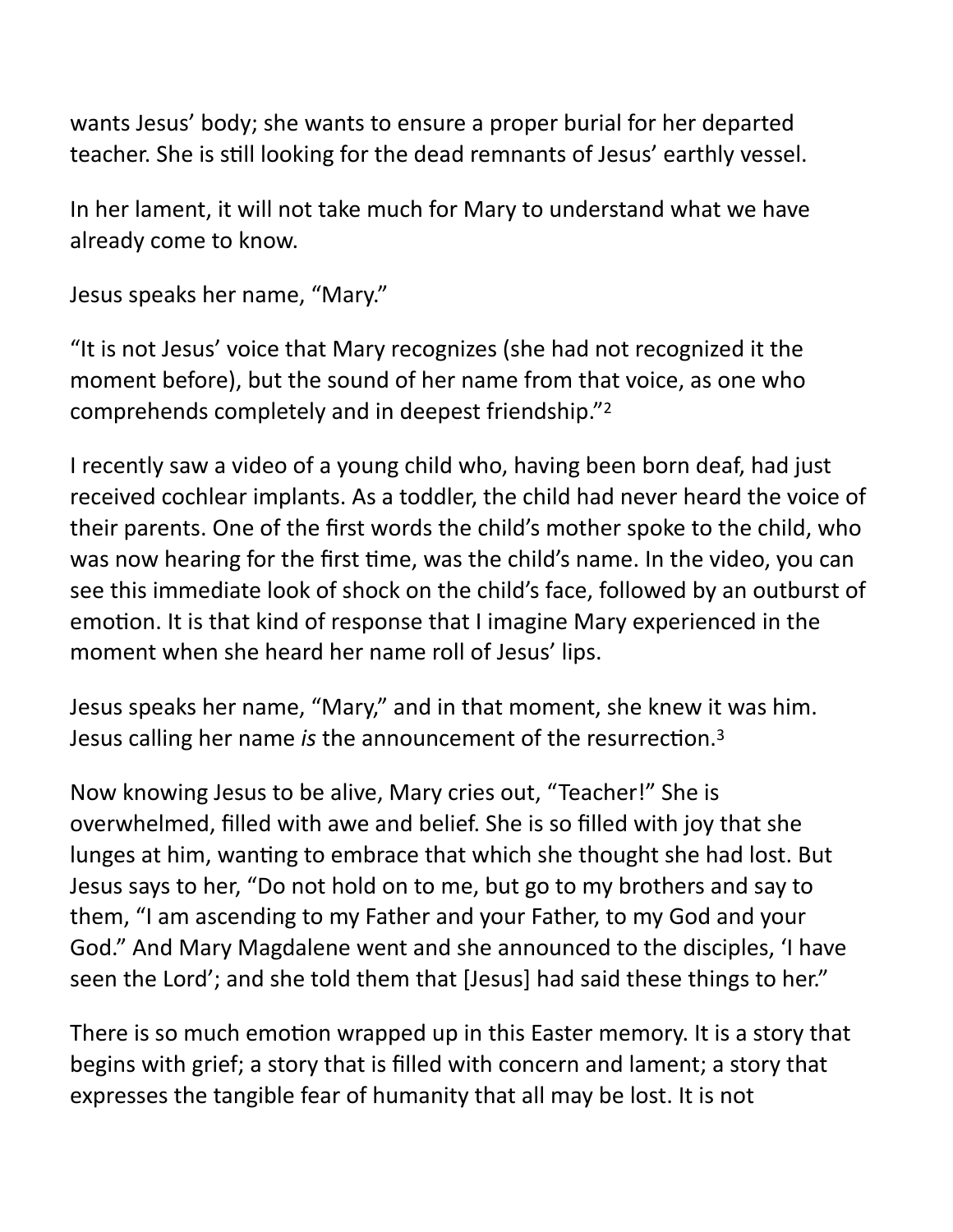uncommon for us to share in Mary's fear that Jesus is dead and gone; what hope do we have? Rev. Scott Hoezee offers, "Mary Magdalene on Easter morning is an emblem of the whole human condition. Mary is at once every single one of us and the whole lot of us taken together. And so it is precisely into *that* situation of dereliction that Easter must burst forth."[4](#page-6-3)

<span id="page-4-0"></span>Admittedly, it can be hard at times to see the resurrected Lord even when he is standing just in front of us. Mary's story is one that speaks for us as the Church, who have so often failed to see the glory of God before us. Mary's weeping before the empty tomb is symbolic of all the times we have failed to understand God's work in this world. Mary's presence before the angels is a testimony to all the times we as the Church have gotten it wrong, being unable to see the work of God around us. But it precisely because we so often fail that Jesus shows up and calls out our name.

Risen from the dead, Jesus calls Mary's name and Mary sees what she had not been able to see before. As the Rev. Dr. Jan Rippentrip offers, "Recognition of Jesus liberates Mary to proclaim a new reality. Likewise, one's own recognition of Jesus liberates one from old ways and orients one toward God's new life.["5](#page-6-4)

<span id="page-4-1"></span>As we see the risen Lord – as we hear the resurrected one calling out our names – we find that new life is possible. We are promised in this moment that for each and every one of us, God has a hope and a future. In the Easter story, we are all Marys: disciples of a risen Lord who knows each of us intimately and who calls us each by name to remind us of what we did not think possible – that we have hope for a future where life wins out over death and when love wins out over hate! This is God's truth proclaimed for us all!

And yet, Mary's story – our story – it is not individual. As Mary yearns to embrace the risen Lord, to celebrate her found joy, Jesus sends her forth, instructing her to go and proclaim that he is ascending to God in heaven – a declaration that promises Christ will always be present among us.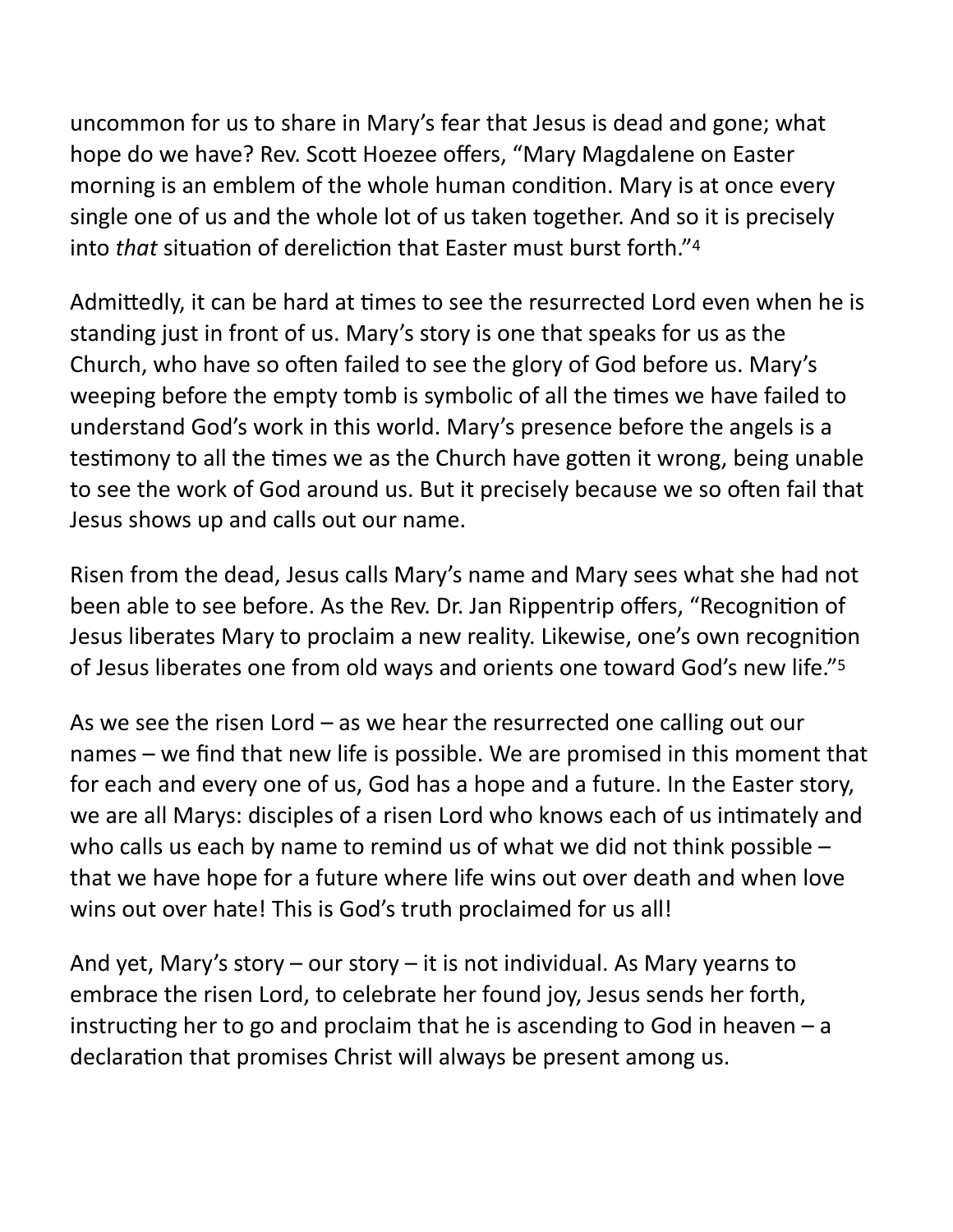We often use Easter to claim God's love for us as individuals, referring to our own salvation and opportunity for new life. But for God, the resurrection of Christ is not simply an individual victory. The Easter story is not merely personal. The victory of Christ over the grave is a statement of God's will for the world – for our global corporate identity.

Receiving the good news of the risen Christ is not an individual gift; it is always communal. Mary runs back to the disciples and she proclaims, "I have seen the Lord!" To her community, to her people, to those who were, just like she, existing in the fear and hopeless of a world without the glory of God, she proclaims, Jesus lives! Our freedom, found in the jubilant celebration of the risen Christ, carries over that others may freed too.

In this past season of Lent, we have been asking the question, "Why, Church?", acknowledging all the times we, like Mary, get it wrong – all the ways in which we have failed to witness to the good of God in the world. In the Easter story, in the proclamation that Mary takes back to the disciples, we find our answer. We find our *why!* 

Why Church? This is why the Church exists: because we have witnessed the Risen Lord who calls our name, whose resurrected presence is the promise of God's glory in the world! We have this truth in the resurrection that no political empire, neither Rome, Russia, or America, has enough power to overcome the glory of God in this world. The promise of Easter is that in all situations, in all places, for the time that is now and the time that is to come, life wins out over death, peace wins out over turmoil, and justice wins out over evil.

We, the Church, have a promise that can free the weeping souls of this hurting and broken world. We, the Church, have a proclamation from God to declare that can give hope to the brokenhearted and peace to weary. We, the Church, have a story to tell because we have seen the Lord; he has called out our name and we have been gifted with the promise of new life.